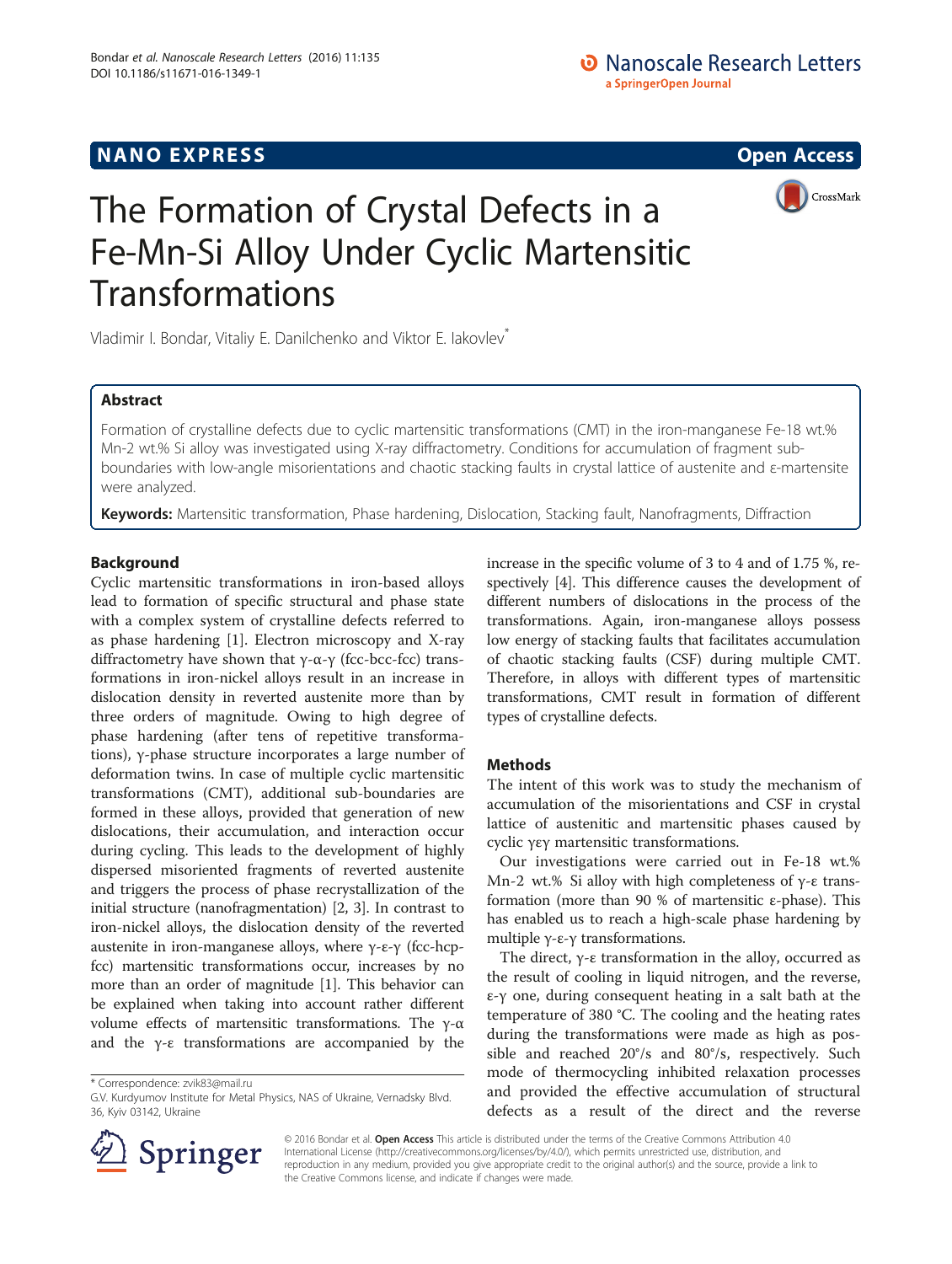transformations. Such defects are capable to influence significantly on diffusion processes in phase hardened alloys.

The X-ray measurements were conducted on single crystal specimens exposed to Fe  $K_{\alpha}$ -radiation in RCW-86 rotation chamber. A modified URS-55 diffractometer with photoregistration was used. Single crystalline samples were selected as they enable us to observe misorientations of the crystal lattice in the range from a fraction of a degree to several tens of degrees. Also, they enable to observe the development of the structural fragmentation and refinement. The maximum misorientation angle,  $\psi$ , which characterizes grain fragmentation, was determined from azimuthal smearing of the  $(200)$ <sub>v</sub> reflections of austenite and the  $(002)_{\alpha}$  reflections of martensite in diffraction pattern of single-crystal specimens.

## Results and discussion

# Mechanisms of Misorientations Accumulation in Crystal Lattice of Austenite and εMartensite

In contrast with iron-nickel alloys, no signs of formation of such structural defects as high-angle boundaries of austenitic grains were observed in iron-manganese alloys [[5, 6](#page-3-0)]. But the multiple γ-ε-γ transitions in the alloy studied resulted in the development of low-angle dislocation sub-boundaries. They can be characterized by  $\psi$ , the maximum misorientation angle of the crystal lattice.  $\psi$  grows monotonically with increasing the number of the γ-ε-γ transformations, up to 6.4° and 8.7° for the ε- and the γ-phases, respectively (Fig. 1).

After the first five γ-ε-γ cycles, the magnitude of  $\psi$  for the martensite was found to be higher than that for the austenite. Throughout this initial cycling, no visible accumulation of misorientations was observed, due to high crystallographic reversibility of the forward γ-ε and the reverse ε-γ transformations. But after 10 cycles of the transitions, misorientations started to accumulate in the crystal lattice of the austenite as well as in the martensite. When number of cycles is below 70–80, we are



able to compare the magnitudes of  $ψ$  for the γ- and εphases. But after it exceeds 100, only the ε-phase can be registered using X-ray diffractometry. This is because, in the phase-hardened alloy, the γ-phase fully transforms into the ε-phase on cooling to room temperature after the completion of the reverse ε-γ transformation. The modification of the diffractometer used in this work was designed for room temperature measurements only; hence, after 100 cycles, the determination of  $ψ$  for the γ-phase was beyond the scope of this instrument. The accumulation of misorientations was continuously in progress up to 500 repeated transformation cycles.

The abovementioned mechanism of the accumulation of misorientations in crystal lattice of the ε-martensite points to a significant difference between degrees of the phase hardening attained due to the repeated γ-α-γ transformations, on the one hand, and due to the re-peated γ-ε-γ transformations, on the other. In [\[1\]](#page-3-0), it was concluded that phase hardening of metastable ironnickel alloys can increase only if each of the subsequent γ-α-γ transformation cycles involves additional volume fraction of austenite. In this experiment, the degree of phase hardening of the iron-manganese alloy continued to grow after 100 γ-ε-γ transformations, though with every subsequent cycle volume fraction of austenite phase showed no change. This was evident from an appreciable increase in the  $\psi$  magnitude for the *ε*-phase as the number of the γ-ε-γ cycles was increased to 500. Meanwhile, the diffraction pattern of the iron-manganese alloy in this state was free of the  $\gamma$ -phase reflexes at room temperature.

The misorientation of the austenite lattice after the initial 5–7 cycles exceeded that of the ε-martensite. The higher values of  $\psi$  for austenite point to a suppression of the γ-ε martensitic transition in the most misoriented fragments of the reverted austenite. It has been known that the barrier effect of cellular (fragment) subboundaries on the growth of martensitic crystal is always weaker than that of grain boundaries and can be determined from the size of fragment and the misorientation angle between neighboring fragments [[7\]](#page-3-0).

An earlier electron microscopy revealed that α-martensite crystals overcame several sub-boundaries of fragments with low-angle misorientation but were stopped by subboundaries of supercritical misorientation [\[7](#page-3-0)]. The latter had an influence on growth of martensite crystal similar to the grain boundaries. The barrier effect of misoriented sub-boundaries in the α-martensite was higher than that in the ε-martensite. Indeed, after  $3-5$  γ-α-γ cycles, the difference between misorientation angles for crystal lattices of the γ- and the α-phases was 3°, whereas it did not exceed 6° for crystal lattices of the γ- and the ε-phases after 100 corresponding cycles. This difference characterizes distinction of dislocation structure of sub-boundaries,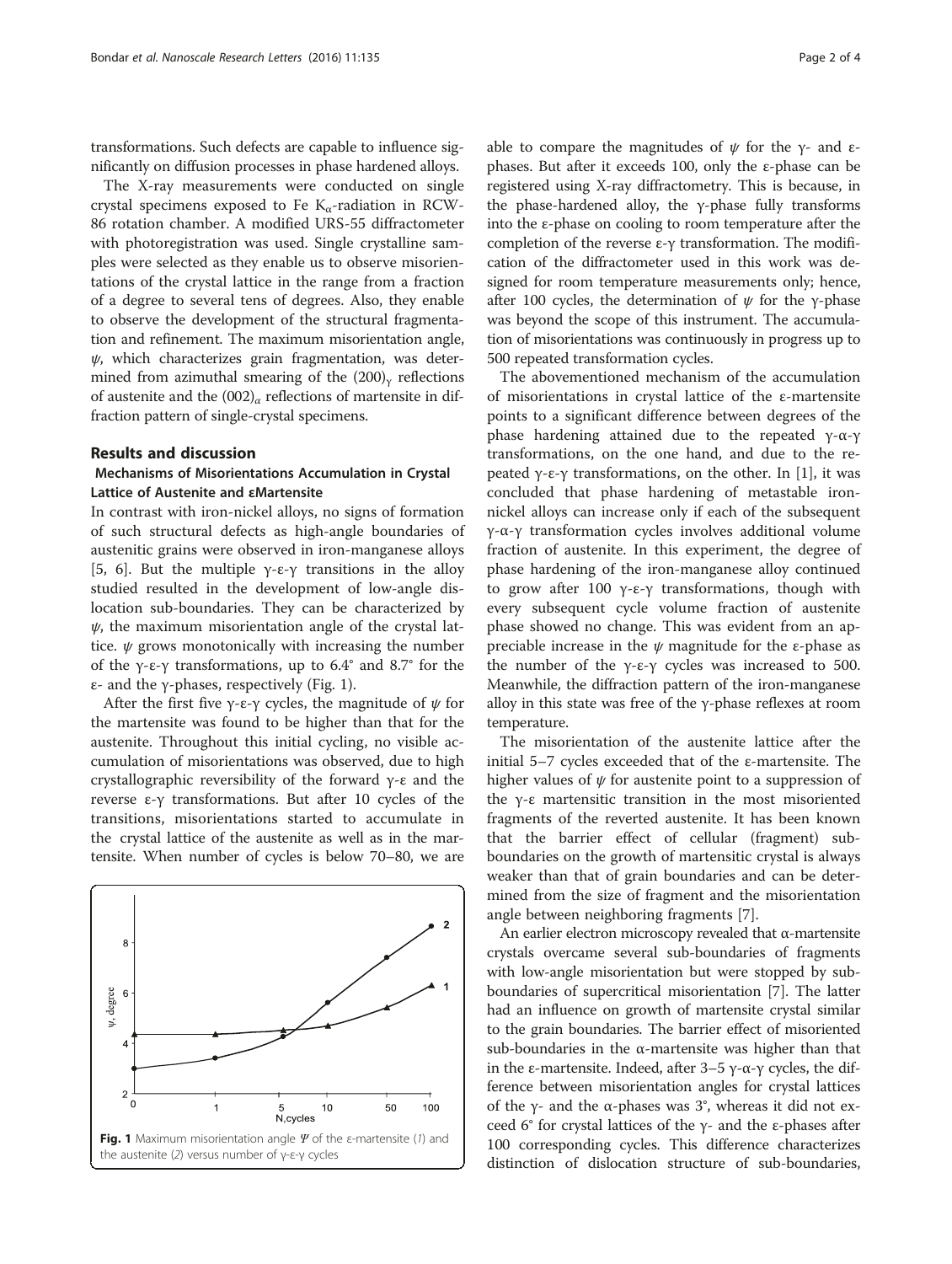formed by the cyclic γ-α-γ and the γ-ε-γ martensitic transitions. In its turn, this enables to determine different degrees of influence of the sub-grains on diffusion characteristics in phase-hardened alloys.

As a result of the multiple  $γ$ -ε-γ cycles, the magnitude of  $\psi$  turned out to be considerably lower than in ironnickel alloys after repeated  $γ$ -α-γ cycles. This is caused by higher structural reversibility of the forward γ-ε and the reverse ε-γ transformations. It is worth noting that even after intensive γ-ε-γ cycling,  $\psi$  did not exceed 9°, what is below the lower limit for the misorientation angle of the high-angle grain boundaries (14–15°). This implies that only low-angle sub-boundaries of fragments can be formed by the cyclic γ-ε-γ transformations and, in contrast to the iron-nickel γ-α-γ transformations, the γ-ε-γ ones are not able to form new grains of reverted austenite with different orientations with respect to the initial grain due to the accumulation of misorientations.

## Mechanisms of CSF Accumulation in Martensitic and in Austenitic Phases

The measurements of CSF concentration were performed on polycrystalline samples using automated DRON-3 diffractometer. CSF concentration in fcc austenite lattice was determined from the mutual shift of the Bragg  $(200)<sub>y</sub>$ and  $(111)$ <sub>γ</sub> reflections [[8](#page-3-0)–[10\]](#page-3-0). In hcp lattice of the εmartensite, CSF concentration was obtained using broadening reflections which satisfy the conditions:  $h - k =$  $3N \pm 1$  and  $l \neq 0$  (N—integers) [\[9, 11, 12\]](#page-3-0).

The cyclic γ-ε-γ transformations resulted in introduction of CSF on the  $\{111\}_{v}$  and the  $\{001\}_{v}$  crystallographic planes of the reverted austenite and the ε-martensite of iron-manganese alloys with low energy of SF. The CSF in fcc and hcp structures have shown a tendency to accumulation [[4](#page-3-0)]. The mechanisms behind these processes in the austenite and the ε-martensite of the phasehardened Fe-18 wt.% Mn-2 wt.% Si alloy are still unclear and need to be investigated. In order to calculate the broadening of the ε-martensite peaks, the  $(100)$ <sub>ε</sub> reflection was chosen as a reference since its half-width does not depend on CSF. Certain changes in the Fe-18 wt.% Mn-2 wt.%Si alloy diffraction pattern indicated the CSF accumulation on the austenite  $(111)<sub>γ</sub>$  and the *ε*-martensite  $(100)$ <sub>ε</sub> planes.

The CSF concentration,  $\alpha$ , in austenite grows rapidly with increasing the number  $N$  of the γ-ε-γ transformations to 10. After 50 cycles, α grows to 0.02 and further increasing N up to 100 only slightly increases  $\alpha$  (Fig. 2, curve 1).

The CSF concentration in the ε-martensite also grows with  $N$  (Fig. 2, curve 2). The total CSF concentration (that is, taking the twin and the deformation SF together) reached a significant value of 0.032.

The formation of CSF in austenitic and martensitic phases suggests that fast cycling gives rise to introduction



and accumulation of disordered SF, randomly distributed over fcc lattice. In certain regions of fcc structure with critical CSF concentration, there occurred an ordering of CSF and transformation of these regions from austenite to ε-martensite.

Electron microscopy revealed that the austenite matrix between plates of the ε-martensite was filled with stacking faults on  $[111]_{v}$  planes, which facilitated the rearrangement of the fcc structure with accumulated CSF into the hcp structure and provided a specific mutual orientation between SF and the plates of the hcp phase. The authors of work [[13](#page-3-0)] notice that concentration of SF in residual austenite increases with changing the temperature or applied stresses.

In the interval of the ε-γ reverse transformation, a drop of CSF concentration with decrease in amount of the εmartensite was observed in austenitic and martensitic phases.

In order to gain some insight in to the change of the CSF concentration during annealing of the phasehardened alloys, 200 γ-ε-γ cycles were performed. This resulted in accumulation of numerous CSF (with concentration of about 0.035) in ε-martensite. Heating the alloy to temperatures below the start martensitic temperature of ε-γ transformation did not lead to a decrease in the CSF concentration. But the CSF concentration decreased appreciably in the course of ε-γ transition, and finally, the stacking faults were eliminated when approaching the end of the transformation. Therefore, CSF as a by-product of phase hardening brought about by repetitive γ-ε-γ transformations can be removed in the process of annealing.

#### Conclusions

The accumulation of misorientations in crystal lattice of the γ- and the ε-phases of the Fe-18 wt.% Mn-2 wt.% Si